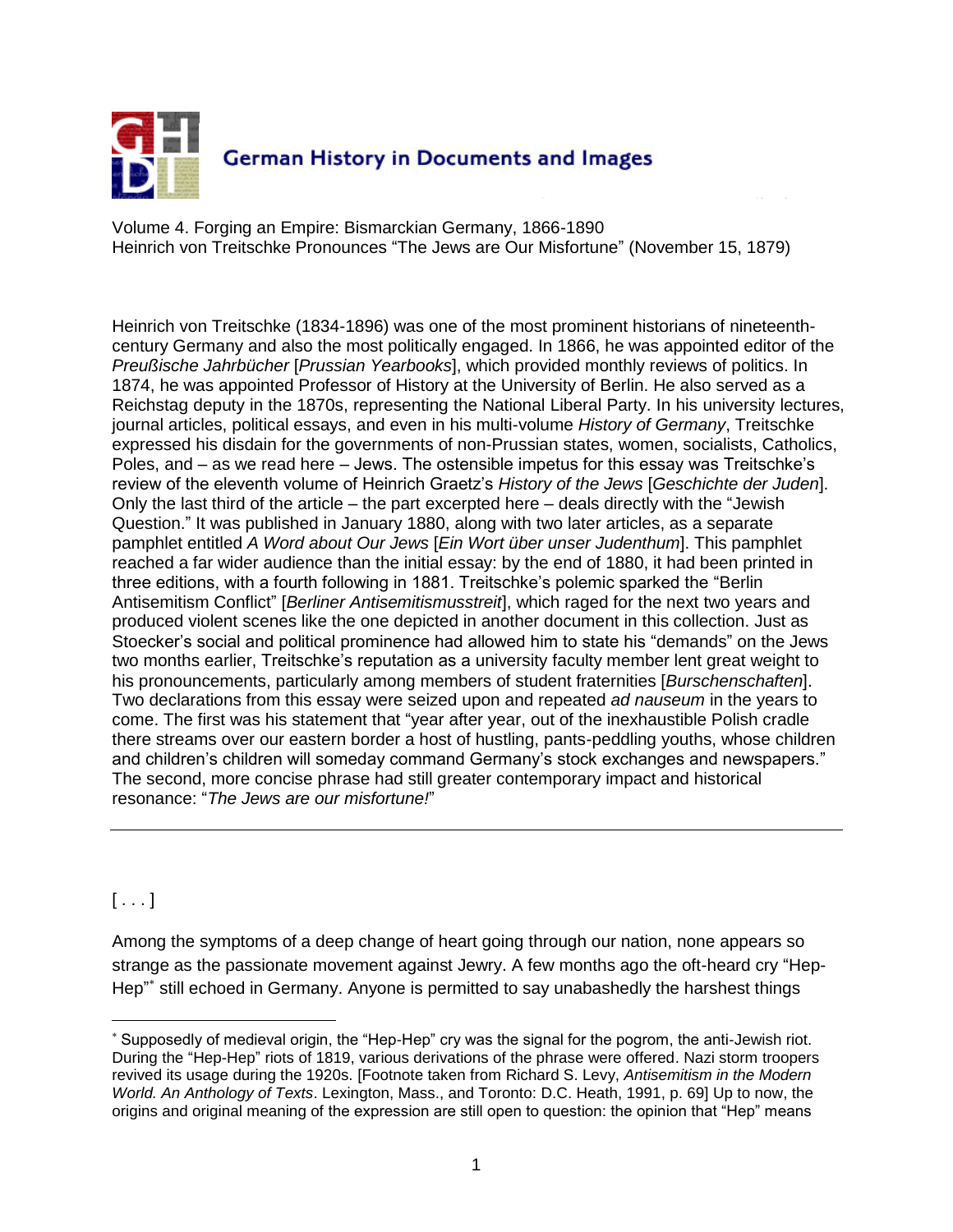about the national shortcomings of the Germans, the French, and all the other peoples, but any who dared to speak about the undeniable weaknesses of the Jewish character, no matter how moderately or justly, was immediately branded by almost the entire press as a barbarian and a religious bigot. Today we have progressed so far that a majority of the voters of Breslau have sworn under no circumstances to elect a Jew to the state parliament<sup>\*</sup> – and this apparently not in wild agitation but with calm forethought. Antisemitic leagues are banding together. The "Jewish question" is being discussed in excited meetings. A flood of anti-Jewish libels is inundating the book market. There is all too much dirt and crudity in these activities, and it is nauseating to note that many of those inflammatory writings apparently stem from Jewish pens. As is well known, since Eisenmenger and Pfefferkorn,\*\* born Jews have been ever more strongly represented in the ranks of the fanatic Jew haters.<sup>\*\*\*</sup> But is all that hides behind this noisome activity really just the coarseness of the mob and business envy? Are these outbreaks of deep, long-restrained anger merely an ephemeral excrescence, as hollow and baseless as the Teutonic Jew baiting of 1819? No; in fact, the instinct of the masses has correctly identified a serious danger, a critical defect in the new German life. It is no empty formula when we speak today of a German Jewish question.

When, with disdain, the English and French talk of German prejudice against Jews, we must answer: You don't know us. You live in fortunate circumstances that make the emergence of such "prejudices" impossible. The number of Jews in western Europe is so small that it cannot exert a palpable influence upon your national mores. However, year after year, out of the inexhaustible Polish cradle there streams over our eastern border a host of hustling, pantspeddling youths, whose children and children's children will someday command Germany's stock exchanges and newspapers.<sup>+</sup> The immigration grows visibly, and the question becomes more and more grave: how can we amalgamate this alien people? The Israelites of the west

Hierosolyma est perdita (Jerusalem must be destroyed) is not provable beyond a doubt. According to another interpretation, "HEP" stands for "Hebrew, Noble People (*Edelleute*), and Potentates," against whom popular anger during the German revolutionary movements of 1819 was originally directed. In any event, since the anti-Jewish riots of that year (the so-called Hep-Hep-riots), this expression was a popular topos for anti-Jewish agitation and persecution. [Note adapted and translated from Karsten Krieger, ed., *Der "Berliner Antisemitismusstreit" 1879-1881. Eine Kontroverse um die Zugehörigkeit der deutschen Juden zur Nation. Kommentierte Quellenedition* [*The "Berlin Antisemitism Conflict" 1879-1881. A Controversy Over Whether German Jews Belong to the Nation. Annotated Source Edition*], 2 parts. Munich: K.G. Saur, 2003-2004, pt. 1, p. 10]

 This passage refers to Eduard Lasker's candidacy for the Prussian Assembly in 1879. [Note adapted from Krieger, p. 10]

 Treitschke's contention of Jewish authorship for the antisemitic pamphlets of the 1870s is baseless. He is, perhaps, referring specifically to Wilhelm Marr, who was widely thought to have been a renegade Jew; this, too, has no basis in fact. Marr was descended from Lutherans on both sides of his family. [Note from Levy, p. 69]

\*\*\* Johann Andreas Eisenmenger was not a Jew. [Note adpated from Krieger, p. 11]

 $\overline{a}$ 

Of the 561,612 Jews living in Germany in 1880, 2.7 percent, or 15,000, of them were foreign born. In 1910 the numbers were 615,021, 12.8 percent, and 78,746. A great many eastern-European Jews made their way across Germany on the way to North and South America, but only a tiny fraction were permitted to settle permanently on German soil. Although statistically groundless, the phantom of a Germany swamped by *Ostjuden* haunted many Germans continuously from the mid-nineteenth century through all the years of the Weimar Republic. [Note from Levy, p. 70.]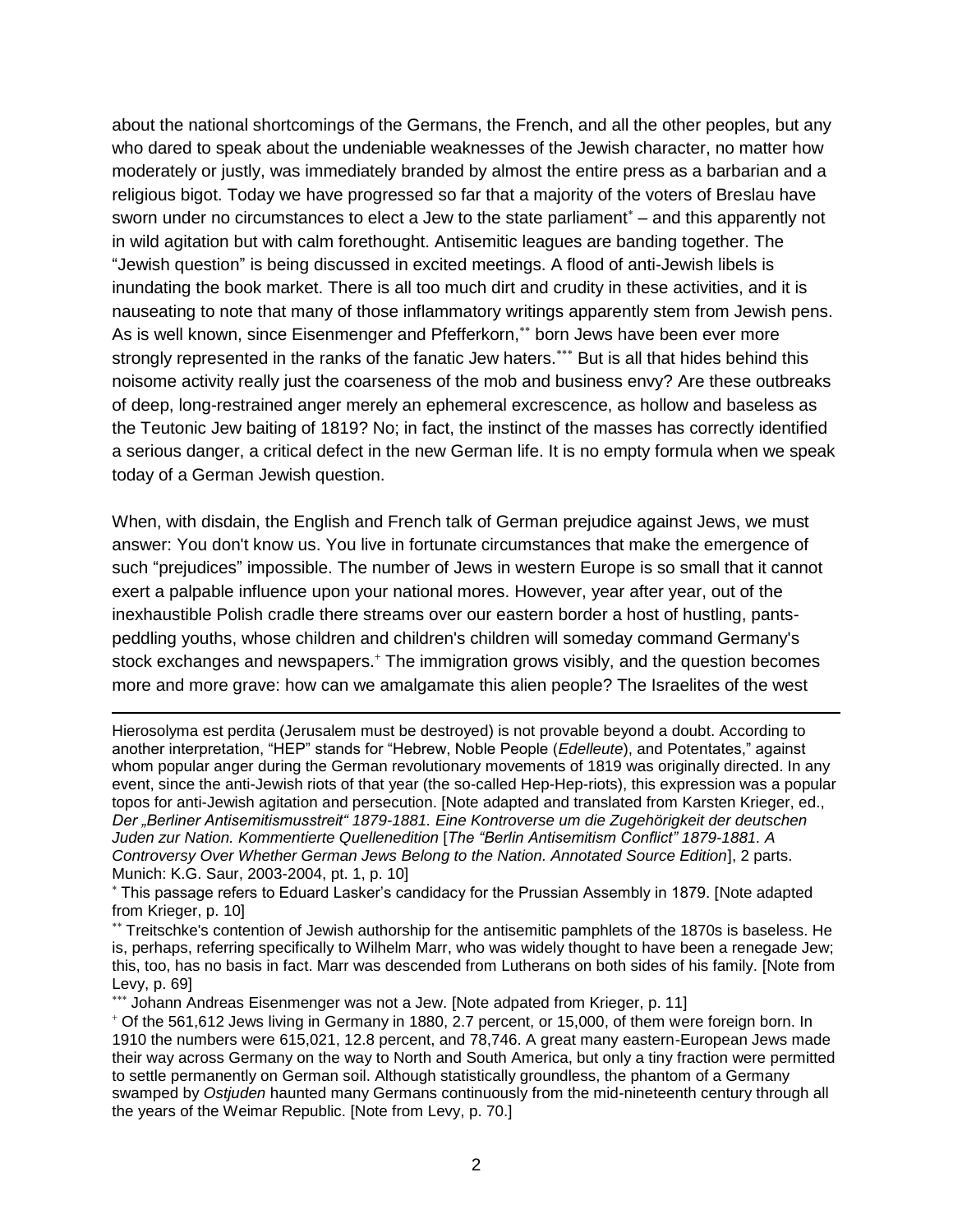and south belong mostly to the Spanish branch of Jewry, which looks back on a comparatively proud history and has always adapted rather easily to Western ways. In fact, they have become for the most part good Frenchmen, Englishmen, and Italians. This is true to the extent that we can appropriately expect from a people of such pure blood and such pronounced peculiarity. But we Germans have to deal with that Polish branch of Jewry, which has been deeply scarred by centuries of Christian tyranny. As a result of this experience, it is incomparably more alien to the European and, especially, the German essence.

What we have to demand of our Israelite fellow citizens is simple: they should become Germans. They should feel themselves, modestly and properly, Germans – and this without prejudicing their faith and their ancient, holy memories, which we all hold in reverence. For we do not want to see millennia of Germanic morality followed by an era of German-Jewish hybrid culture. It would be sinful to forget that a great many Jews, baptized and unbaptized, were German men in the best sense. Felix Mendelssohn, Veit, Riesser, etc. - to say nothing of the living - were men in whom we honor the noble and good traits of the German spirit. But it is equally undeniable that numerous and mighty circles among our Jews simply lack the goodwill to become thoroughly German. It is painful to speak of these things. Even conciliatory words will be easily misunderstood. Nevertheless, I believe that many of my Jewish friends will concede, though with deep regret, that I am right when I assert that in recent times a dangerous spirit of arrogance has arisen in Jewish circles. The influence of Jewry on our national life, which created much good in earlier times, nowadays shows itself in many ways harmful. Just read the *History of the Jews by Graetz.*\*\* What fanatical rage against the "arch-enemy," Christianity. What lethal hatred against the purest and mightiest representatives of the Germanic essence from Luther right up to Goethe and Fichte! And what empty, insulting self-glorification! [In Graetz] it is demonstrated in constant, spiteful tirades that the nation of Kant was educated to humanity only

 $\overline{a}$ 

<sup>\*</sup> The composer Felix Mendelssohn-Bartholdy (1809-47), grandson of Moses Mendelssohn, was baptized as a child. For some antisemites he was "the exceptional Jew" because of his wholehearted identification with German music; for many more, however, he was the proverbial exception who proved the rule that such assimilation was impossible for Jews and not actually sought after by them; for yet others, like Richard Wagner, his musical talent was typically Jewish—that is shallow, unconnected to the soul of the *Volk*, and aimed at easy popularity. For practicing Jews in the imperial era, Mendelssohn represented the ambivalence of assimilation. They took pride in his musical achievement but fretted over the detachment from Judaism by the grandson of the man who had led the way out of the ghetto and into German life. Was this the price of full participation?

Philipp Veit (1793-1877), a painter of religious subjects, was also an early convert to Christianity. Gabriel Riesser (1806-91) had been the outstanding advocate of Jewish equality in Germany since the 1830s. A lawyer denied the right to practice in his native Hamburg, he refused the path of conversion which would have made this possible. During the Revolution of 1848, he served as a vice-president of the Frankfurt national Assembly. A moderate liberal, he was active in Hamburg politics and became the first practicing Jew appointed to the German judiciary. [Note from Levy, pp. 70-71.]

Heinrich Graetz (1817–91) wrote the first general history of the Jews in eleven volumes, the last of which appeared in 1875. Graetz vigorously defended the idea that Judaism was more than a set of enlightened and abstract theological beliefs. It was no mere religious denomination but the organic product of a people with a long history and a politics of its own. Graetz's sometimes feisty pride in the Jewish past, including the recent past in Germany, annoyed Treitschke and many others, who condemned it as arrogance and evidence that Jews were reneging on their end of the emancipation contract – the extinguishing of all peculiar national traits. [Note from Levy, pp. 71-72.]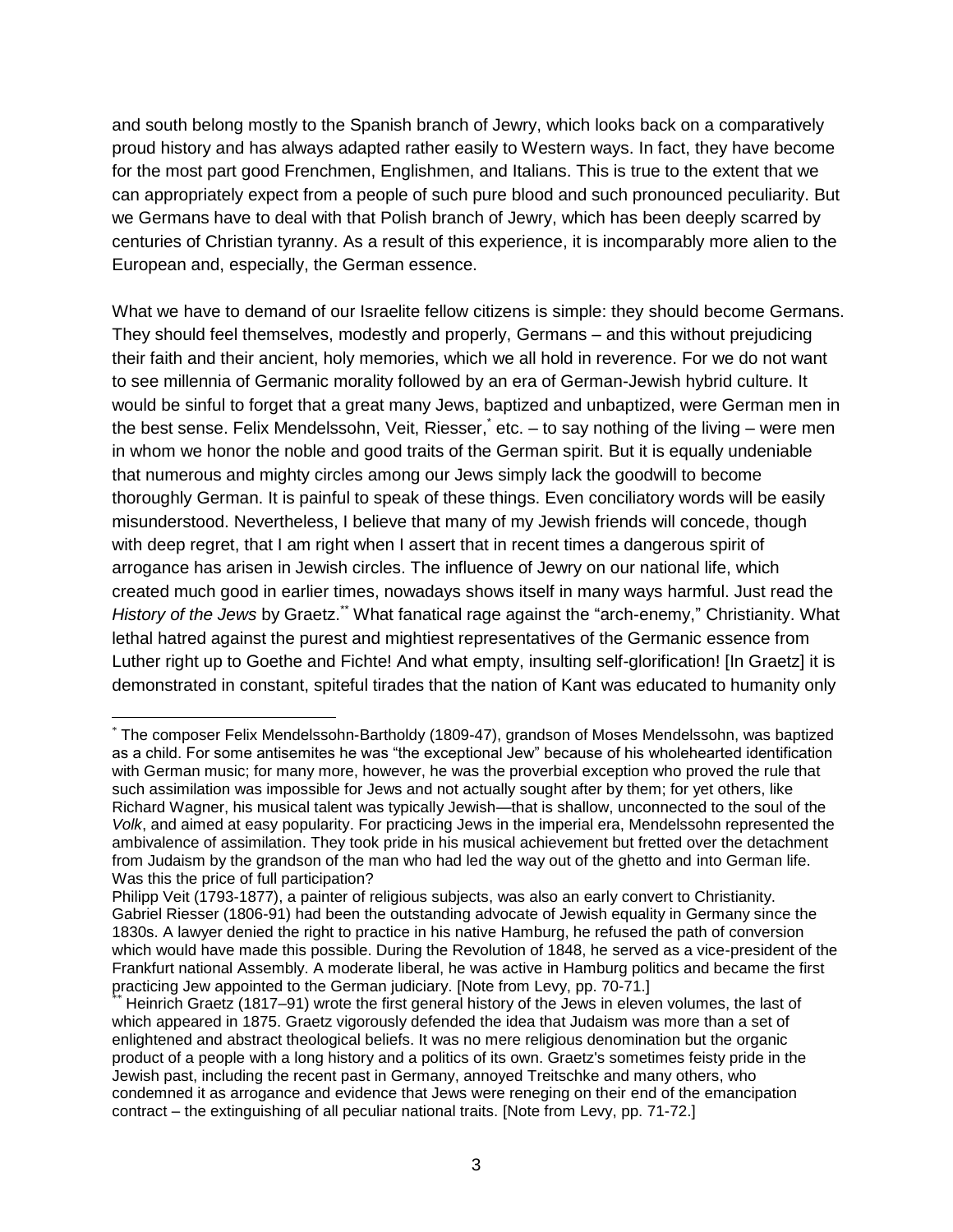through the Jews, that the language of Lessing and Goethe has become receptive to beauty, intelligence, and wit through Heine and Börne. What English Jew would dare defame the land that shielded and protected him in such a way? And this benighted contempt against the German goyim is in no way merely the attitude of an isolated fanatic.

There is no German commercial city that does not count many honorable and respectable Jewish firms. But undoubtedly, the Semites bear a heavy share of guilt for the falsehood and deceit, the insolent greed of fraudulent business practices, and that base materialism of our day. [That materialism] regards all labor as pure business and threatens to stifle our people's traditional good-natured joy in labor. In thousands of German villages sits the Jew who sells out his neighbors with usury. Among the leading men in the arts and sciences, the number of Jews is not very great; all the stronger do the Semitic talents constitute the host of the third rate. And how firmly these scribblers stick together. How securely they work on the tested business principle of reciprocity, whereby, as in some insurance company dealing in immortality, every Jewish poetaster receives free and clear one day of fame, paid out by the newspapers, without having to pay the premium.

Most dangerous, however, is the improper preponderance of Jewry in the daily press, a fateful consequence of our narrow-minded old laws forbidding Israelites entry to most of the learned professions. For ten years the public opinion of many German cities was largely "created" by Jewish pens. It was a misfortune for the Liberal party, and one of the reasons for its fall, to have afforded too free a scope to Jewry in its press. The present-day weakness of the press is the result of a backlash against this unnatural condition. The little man can no longer be talked out of the fact that the Jews write the newspapers. Therefore, he won't believe them any longer. Our newspaper system owes a great deal to Jewish talents. From the first the trenchancy and acuity of the Jewish spirit found a fruitful field. But here, too, the effect was ambiguous. [Ludwig] Börne was the first to introduce a characteristically shameless tone into our journalism. [He wrote] from abroad with no respect for the Fatherland, as though he was not part of it at all, as though his scorn for Germany did not cut each and every German to the quick. Add to this the unfortunate bustling intrusion into all and sundry, which does not even shy away from magisterially passing judgment on the innermost matters of the Christian churches. The anti-Christian defamations and witticisms of Jewish journalists are simply shocking, and such blasphemies are put up for sale in its own language as the latest achievements of "German" enlightenment! Scarcely had emancipation been achieved before they brazenly insisted on its pretext. They demanded literal parity in everything and did not want to see that we Germans are still a Christian people and that the Jews are only a minority among us. We have experienced their demands that Christian images be set aside and that their sabbath be celebrated in mixed schools.

Overlooking all these circumstances – and how many others could be added! – this noisy agitation of the moment, though brutal and hateful, is nonetheless a natural reaction of Germanic racial feeling against an alien element that has assumed all too large a space in our life. [The agitation] has inadvertently performed a useful service: it has lifted the ban on a quiet untruth. An evil that everyone felt but no one wanted to touch upon is now openly discussed.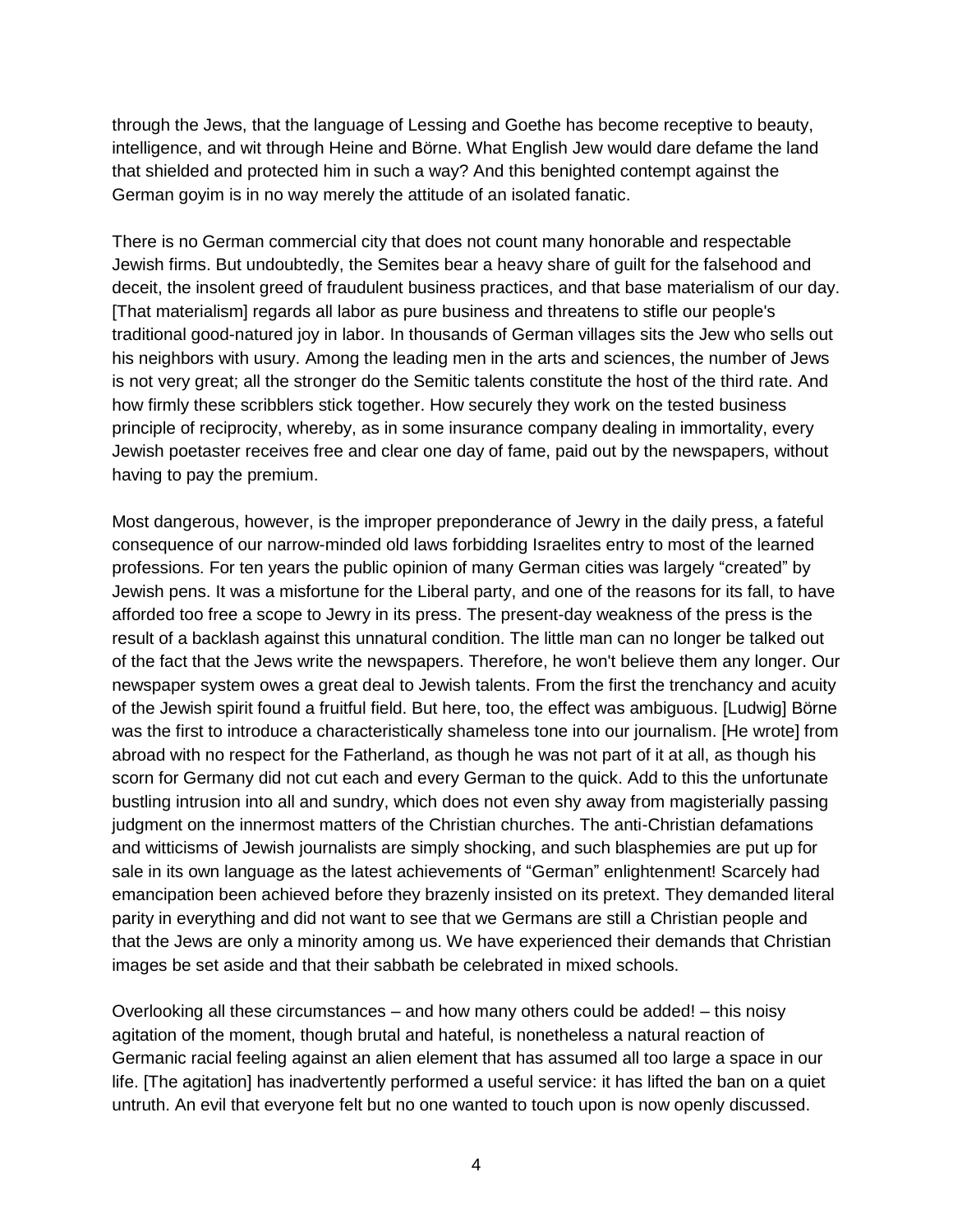Let's not deceive ourselves. The movement is very deep and strong. A few jokes by Christian Social politicos will not suffice to stem it. Among the circles of highly educated men who reject any idea of church intolerance or national arrogance there rings with one voice: *the Jews are our misfortune!*

There can be no talk, among those with any understanding, of a revocation or even an abridgment of the completed emancipation. It would be an open injustice, a falling away from the good traditions of our state, and would sharpen rather than ameliorate the national conflict that pains us. The Jews in France and England have become a harmless and in many ways beneficial, element of civil society. That is in the last analysis the result of the energy and national pride of these two ancient culture-bearing peoples. Our culture is a young one. Our being still lacks a national style, an instinctive pride, a thoroughly imprinted character. That is why for so long we stood defenseless against alien essences. Now, however, we are at the point of acquiring those goods. We can only wish that our Jews recognize in time the transformation that is the logical consequence of the rise of the German state. Quietly, here and there, Jewish associations against usury do much good. They are the work of insightful Israelites who understand that their racial brothers must adapt to the morality and ideas of their Christian fellow citizens.

There is still a great deal to be done in this direction. To make hard German heads into Jewish ones is surely impossible. Thus, only one possibility remains: Our Jewish fellow citizens must resolve to be German without qualification, as so many of them have already done, to our benefit and their own. The task can never be wholly completed. A cleft has always existed between Occidental and Semitic essences [ . . . ]; there will always be Jews who are nothing more than German-speaking Orientals. A specific Jewish civilization will also always flourish, as befits a historically cosmopolitan power. But the conflict will lessen when the Jews, who speak so much of tolerance, really become tolerant and show respect for the faith, customs, and feelings of the German people, who have atoned for the old injustice and bestowed upon them the rights of man and citizen. That this respect is wholly missing in a section of our commercial and literary Jewry is the ultimate basis for the passionate embitterment of today.

It is not a pretty picture – this storming and wrangling, this bubbling and boiling of half-baked ideas in the new Germany. But we are now the most passionate of peoples, even though we often berate ourselves as phlegmatic. New ideas have never established themselves among us without convulsive twitches. May God grant that we emerge from the rashness and ill humor of these restless years with a stricter conception of the state and its duties, a more powerful national feeling.

Source of English translation: Richard S. Levy, *Antisemitism in the Modern World. An Anthology of Texts*. Lexington, Mass., and Toronto: D.C. Heath, 1991, pp. 69-73.